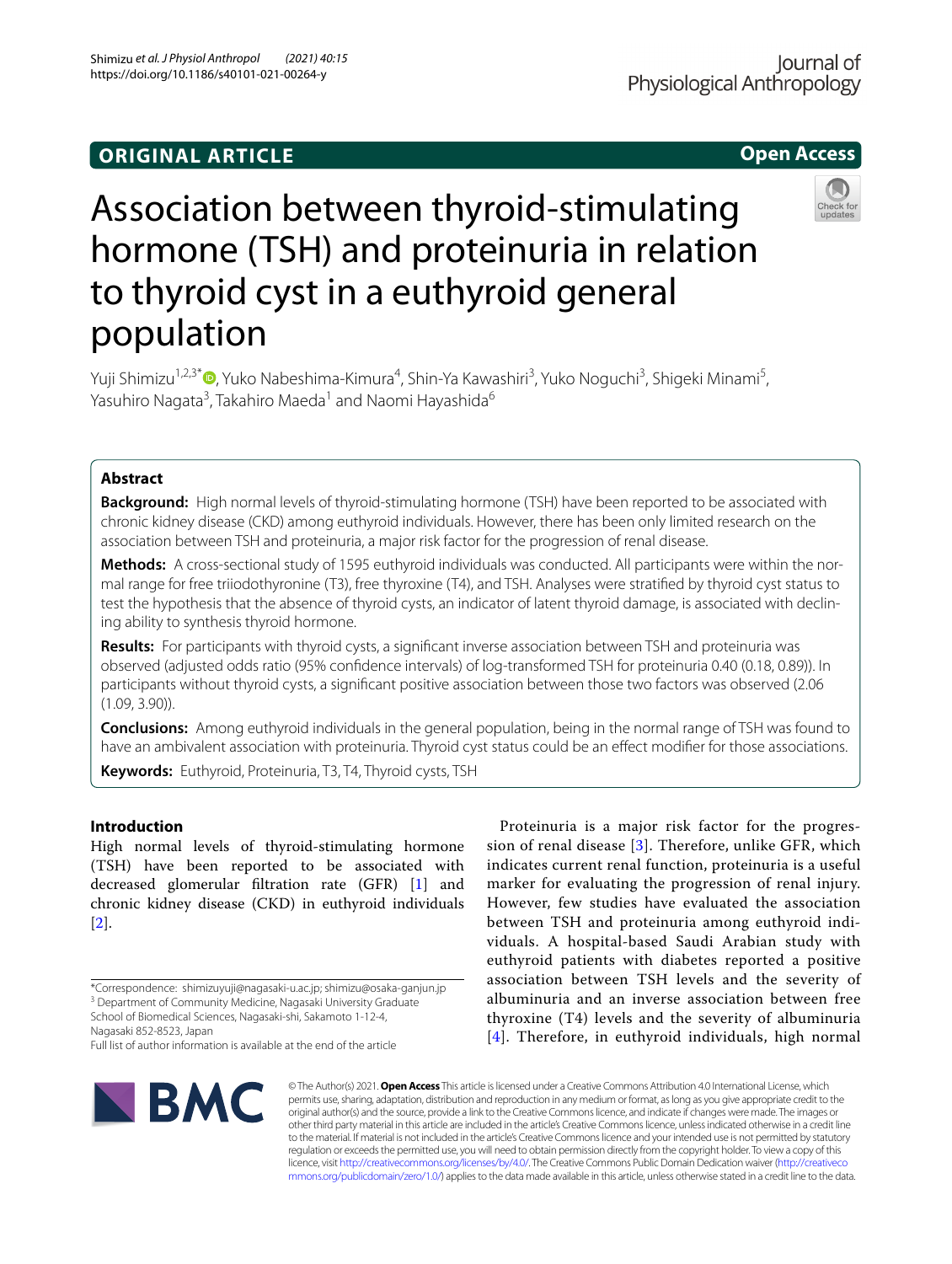TSH levels could be positively associated with proteinuria, partly by indicating low normal ability to synthesis thyroid hormone. In contrast, high ability to synthesis thyroid hormone might have a beneficial influence by preventing proteinuria.

Anti-thyroid peroxidase antibody (TPO-Ab) is inversely associated with thyroid cysts in individuals with normal thyroid function [[5](#page-7-4)]. Since thyroid peroxidase plays an important role in thyroid hormone synthesis [[6](#page-7-5)], latent damage to the thyroid caused by TPO-Abs might reduce thyroid cysts. Therefore, the absence of thyroid cysts might negatively affect the activation and production of thyroid hormone.

In addition, demands for thyroid hormone might decrease with aging [[7](#page-7-6)]. Since individuals with thyroid cysts are older than individuals without thyroid cysts [\[8](#page-7-7), [9\]](#page-7-8), individual with thyroid cysts might have enough capacity to synthesize thyroid hormone based on demand as indicated by TSH levels. Therefore, individuals with thyroid cysts might have relatively higher thyroid hormone activity, as we have previously reported [[8,](#page-7-7) [9\]](#page-7-8).

Furthermore, thyroglobulin plays a crucial role in the activation and synthesis of free triiodothyronine (T3) and free T4 [\[10\]](#page-7-9). The fluid in thyroid cysts is rich in thyroglobulin [\[11\]](#page-7-10). Thus, the presence or absence of thyroid cysts could influence the association between TSH and proteinuria in the general population. Individuals with thyroid cysts might benefit from extra thyroglobulin. Thus, thyroid cysts might have a beneficial effect on thyroid hormone production.

Upon demand, TSH is secreted in the pituitary ground and activates the thyroid to increase peripheral free T3 and free T4 levels. Therefore, if the thyroid is functioning appropriately, TSH levels indicate the ability to synthesize thyroid hormone. However, if thyroid function declines, TSH levels indicate thyroid hormone deficiency, a risk factor for proteinuria.

Since individuals with thyroid cysts might benefit from the activation and production of thyroid hormones [[8,](#page-7-7) [9\]](#page-7-8), we hypothesized that being in the normal range of TSH is inversely associated with proteinuria among euthyroid individuals with thyroid cysts in the general population. We also hypothesized that being in the normal range of TSH is positively associated with proteinuria among euthyroid individuals without thyroid cysts in the general population.

The aim of the present study was to clarify the associations between TSH and proteinuria stratified by thyroid cyst status by studying a Japanese general population with free T3, free T4, and TSH levels in the normal range.

# **Material and methods Study population**

To clarify the infuence of benign thyroid disease such as cysts and nodules on health, a thyroid survey was started in 2014. In 2014, 1883 individuals aged 40–74 years participated in this survey. Based on this survey, we found that thyroid cysts could have clinical relevance, even though they were generally regarded as clinically insignificant [\[5](#page-7-4), [8](#page-7-7), [9](#page-7-8)]. Since the present study is aimed to clarify one of the biological functions that thyroid cysts might possess, we used this thyroid survey, as in our previous studies [[5,](#page-7-4) [8](#page-7-7), [9\]](#page-7-8).

In this cross-sectional study, the study population comprised 1883 Japanese individuals aged 40–74 years from the town of Saza in western Japan. These individuals underwent an annual medical check-up in 2014 as recommended by the Japanese government.

To avoid the infuence of thyroid disease, individuals were excluded if they had a history of thyroid disease (*n*  $= 60$ ); had missing data thyroid function such as TSH, free T3, and free T4 levels ( $n = 17$ ); or who were out of the normal range for T3 (2.1–4.1 pg/mL), T4 (1.0–1.7 ng/ dL)  $(n = 77)$ . Individuals out of the normal range for TSH (0.39–4.01 μIU/mL) were also excluded (*n* = 126).

Individuals without data on body mass index (BMI) (*n*  $= 1$ ) or blood pressure ( $n = 1$ ) were also excluded. Individuals were also excluded if data from serum tests (*n* = 4) or drinking and smoking status ( $n = 2$ ) were missing. The study included 1595 participants, with a mean age of 60.5 years (standard deviation (SD), 9.1; range 40–74).

# **Data collection and laboratory measurements**

Trained interviewers obtained information on clinical characteristics. Body weight and height were measured with an automatic body composition analyzer (BF-220; Tanita, Tokyo, Japan) to calculate BMI ( $\text{kg/m}^2$ ). Systolic blood pressure (SBP) and diastolic blood pressure (DBP) were recorded at rest.

A fasting blood sample was collected. TSH, free T3, and free T4 levels were measured using a chemiluminescent immunoassay (CLIA) at the LSI Medience Corporation (Tokyo, Japan). Normal ranges for free T3 (2.1–4.1 pg/mL), free T4 (1.0–1.7 ng/dL), and TSH (0.39–4.01 μIU/mL) based on this method were reported [\[12](#page-7-11)]. Hemoglobin A1c (HbA1c), triglyceride (TG), high-density lipoprotein cholesterol (HDLc), and serum creatinine levels were measured using standard procedures at SRL, Inc. (Tokyo, Japan).

The presence of thyroid cysts was determined by experienced ultrasound technicians using a LOGIQ Book XP with a 10-MHz transducer (GE Healthcare, Milwaukee, WI, USA). For the present study, a thyroid cyst was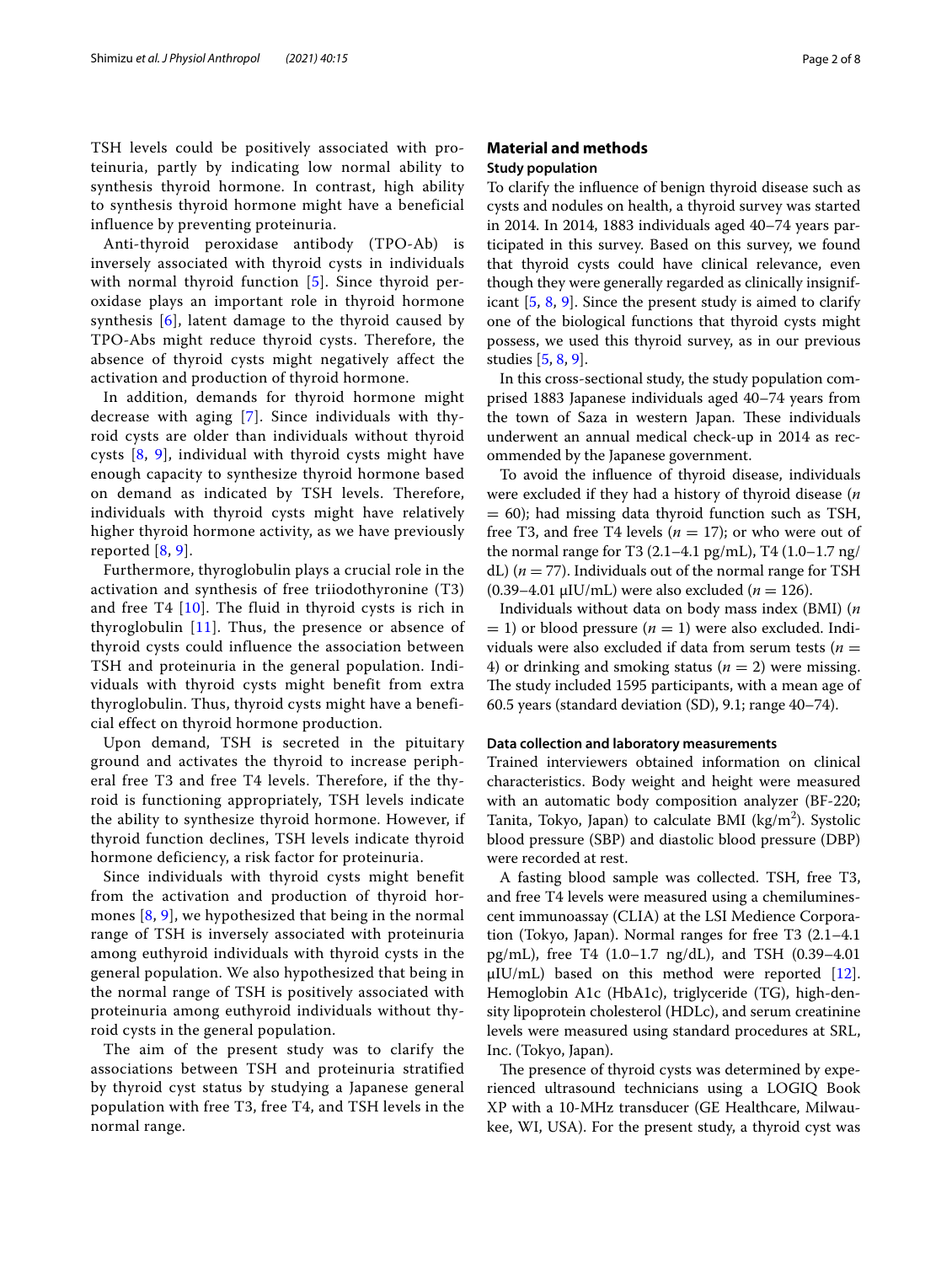defined as a structure with a maximum diameter of  $\geq 2.0$ mm and no solid components [[5,](#page-7-4) [8](#page-7-7), [9\]](#page-7-8).

Spot urine dipstick was used to assess for the presence of proteinuria. Proteinuria was diagnosed as  $+1$  or above.

# **Statistical analysis**

In order to validate the study population in the present study, goodness of ft was evaluated using the Hosmer-Lemeshow test.

To evaluate the secretory capacity of the pituitary gland, Jostel's TSH index (TSHI) was calculated [\[13](#page-7-12)]. To evaluate the thyroid's secretory capacity and global step-up deiodinase activity, maximum thyroid secretory capacity (SPINA-GT) and the overall activity of peripheral deiodinases (SPINA-GD) were also calculated using the diagnostic application of SPINA Thyr 4.1 (SciCrunch, University of California, CA, USA) [[14,](#page-7-13) [15](#page-7-14)].

Characteristics of the study population were expressed as means  $\pm$  SD, except for sex, daily drinker or current smoker status, and TSH. Sex and daily drinker or current smoker status were expressed as percentages. Since TSH values had a skewed distribution, log-transformed TSH values were used for analysis. TSH values were expressed as medians [the frst quartile, third quartile]. We also evaluated sex- and age-adjusted values of thyroid hormones (free T3 and free T4) associated with the status of thyroid cysts using analysis of covariance (ANCOVA).

Logistic regression was used to calculate odds ratios (ORs) and 95% confdence intervals (CIs) to determine the association between proteinuria and thyroid cysts and between proteinuria and TSH.

Two adjustment models were used. Model 1 adjusted for sex and age. Model 2 adjusted for variables in model 1 and potential confounding factors directly associated with thyroid function: BMI (kg/m<sup>2</sup>), smoking status (never, former, current), drinking status (none, often, daily), SBP (mmHg), HbA1c (%), TG (mg/dL), and HDLc (mg/dL). We also stratifed analyses by thyroid cyst status. For sensitivity analysis, we conducted sex-specifc analyses using age-adjusted models. We also evaluated associations between log-transformed TSH values and proteinuria in participants without reduced renal function (defined as  $GFR \geq 60 \text{ mL/min}/1.73 \text{ m}^2$ ). All statistical analyses were performed with SAS for Windows (version 9.4: SAS Inc., Cary, NC, USA). *P* values < 0.05 were regarded as statistically signifcant.

# **Results**

Among 1595 study participants, 525 (32.9%) were diagnosed as having thyroid cysts and 86 (5.4%) were diagnosed with proteinuria.

# **Clinical characteristics of the study participants by thyroid cyst status**

Table [1](#page-2-0) shows the clinical characteristics of the study participants by thyroid cyst status. Compared to participants without thyroid cysts, participants with thyroid cysts were signifcantly less likely to be male and current smokers. They were significantly older and had significantly higher SBP and DBP.

To avoid the infuence of sex and age, adjusted values for free T3 and free T4 values in participants with and without thyroid cysts were calculated. The least square mean (standard error) free T3 was 3.17 (0.01) pg/mL in participants with thyroid cysts and 3.17 (0.001) pg/ mL in participants without thyroid cysts ( $p = 0.980$ ), whereas the least square mean (standard error) free T4 was 1.25 (0.004) ng/dL and 1.25 (0.01) ng/dL (*p* = 0.530), respectively.

# **Associations between proteinuria and thyroid cyst status**

Table [2](#page-3-0) shows ORs and 95% CIs for proteinuria by thyroid cyst status. No signifcant associations were

<span id="page-2-0"></span>**Table 1** Characteristics of study population

|                         | <b>Thyroid cyst</b> |                 |                 | p                                                                                     |              |
|-------------------------|---------------------|-----------------|-----------------|---------------------------------------------------------------------------------------|--------------|
|                         | $(-)$               |                 | $(+)$           |                                                                                       |              |
| No. of participants     | 1070                |                 | 525             |                                                                                       |              |
| Men, %                  | 40.6                |                 | 28.8            |                                                                                       | < 0.001      |
| Postmenopausal women, % |                     | 44.7            |                 |                                                                                       | 59.8 < 0.001 |
| Age, year               | 59.7 ± 9.4          |                 | $62.0 \pm 8.2$  |                                                                                       | < 0.001      |
| free T3, pg/mL          | $3.18 \pm 0.32$     |                 | $3.15 \pm 0.31$ |                                                                                       | 0.079        |
| free T4, ng/dL          | $1.26 \pm 0.16$     |                 | $1.24 \pm 0.15$ |                                                                                       | 0.117        |
| TSH, µIU/mL             |                     |                 |                 | $1.52$ [1.09, 2.14] <sup>*1</sup> 1.54 [1.07, 2.16] <sup>*1</sup> 0.689 <sup>*2</sup> |              |
| <b>TSHI</b>             |                     | $2.59 \pm 0.52$ |                 | $2.57 \pm 0.53$ 0.648                                                                 |              |
| SPINA-GT, pmol/s        |                     | $3.7 \pm 1.4$   |                 | $3.7 \pm 1.3$ 0.497                                                                   |              |
| SPINA-GD, nmol/s        |                     | $28.3 \pm 3.8$  |                 | $28.3 \pm 3.9$ 0.963                                                                  |              |
| BMI, kg/m <sup>2</sup>  | $22.8 \pm 3.3$      |                 | $22.6 + 3.4$    |                                                                                       | 0.414        |
| SBP, mmHg               | $124 \pm 17$        |                 | $126 \pm 17$    |                                                                                       | 0.003        |
| DBP, mmHg               | $73 + 11$           |                 | $74 \pm 10$     |                                                                                       | 0.032        |
| Current smoker, %       | 15.4                |                 | 11.6            |                                                                                       | 0.041        |
| Daily drinker, %        | 41.2                |                 | 39.6            |                                                                                       | 0.542        |
| HbA1c, %                | $5.6 \pm 0.6$       |                 | $5.6 \pm 0.5$   |                                                                                       | 0.055        |
| TG, mg/dL               | $107 + 81$          |                 | $101 \pm 60$    |                                                                                       | 0.157        |
| HDLc, mg/dL             | $60 \pm 15$         |                 | $62 \pm 15$     |                                                                                       | 0.110        |
| GFR, mL/min/1.73 $m2$   | $71.8 \pm 13.2$     |                 | $71.5 \pm 12.7$ |                                                                                       | 0.633        |

*T3* triiodothyronine, *T4* thyroxine, *TSH* thyroid-stimulating hormone, *TSHI* Jostel's TSH index, *SPINA-GT* maximum thyroid secretory capacity, *SPINA-GD* overall activity of peripheral deiodinases, *BMI* body mass index, *SBP* systolic blood pressure, *DBP* diastolic blood pressure, *HbA1c* hemoglobin A1c, *TG* triglycerides, *HDLc* high-density lipoprotein cholesterol, *GFR* glomerular fltration rate. Values are mean  $\pm$  standard deviation

\*1: Values are median [the frst quartile, third quartile]. Regression model for mean values was used for determining *p* values.

\*2: Logarithmic transformation was used for evaluating *p*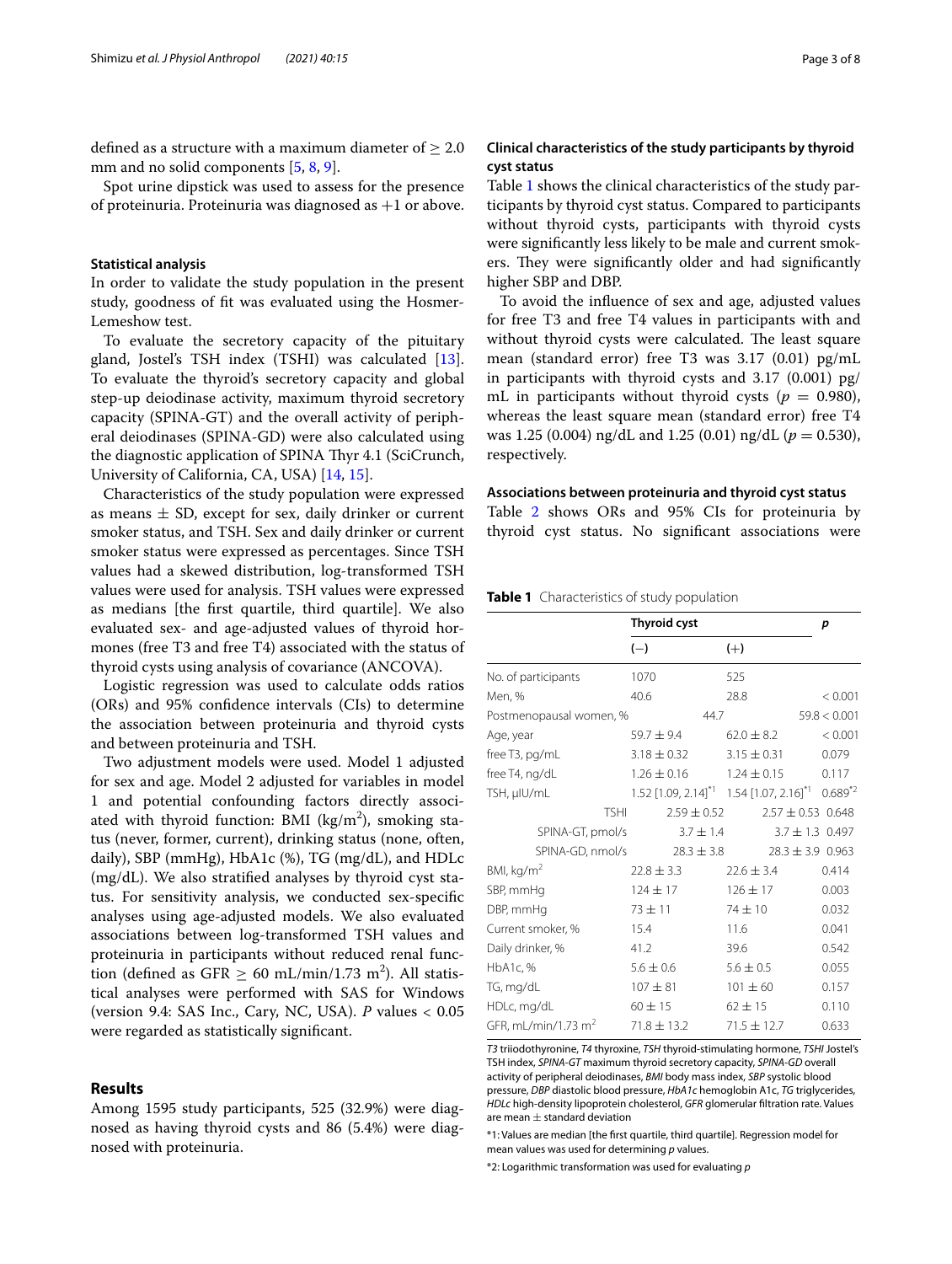<span id="page-3-0"></span>**Table 2** Odds ratios (ORs) and 95% confdence intervals (CIs) of proteinuria in relation to thyroid cyst

|                                  | Thyroid cyst |                               | р | р<br>(goodness<br>of fit test) |
|----------------------------------|--------------|-------------------------------|---|--------------------------------|
|                                  | $(-)$        | $(+)$                         |   |                                |
| No. of participants              | 1070         | 525                           |   |                                |
| No. of proteinuria cases<br>(% ) |              | $56(5.2)$ 30 (5.7)            |   |                                |
| Model 1                          | Ref          | 1.24 (0.78, 1.98) 0.367 0.475 |   |                                |
| Model 2                          | Ref          | 1.27 (0.76, 1.97) 0.400       |   | 0.975                          |

*Ref* reference. Model 1: adjusted for sex and age. Model 2: + BMI, smoking status (never, former, current), drinking status (none, often, daily), systolic blood pressure (SBP), triglycerides (TG), high-density lipoprotein cholesterol (HDLc), and hemoglobin A1c (HbA1c)

observed. Goodness of ft was validated for the present study population.

# **Association between proteinuria and TSH**

Table [3](#page-3-1) shows ORs and 95% CIs for proteinuria by TSH value. Overall, a slight, but not statistically signifcant, positive association between TSH level and proteinuria was observed. When we stratifed by thyroid cyst status, diferent associations were observed. A signifcant positive association was observed for participants without thyroid cysts, whereas a signifcant inverse association was observed for participants with thyroid cysts.

Investigations of associations between log-transformed TSH, thyroid cyst status, and proteinuria revealed a significant interaction. The adjusted  $p$  values for this interaction were 0.001 in both the sex- and age-adjusted model and the fully adjusted model.

For sensitivity analysis, we conducted sex-specifc analysis by using an age-adjusted model. We found essentially the same associations. The adjusted ORs and 95% CIs for proteinuria by log-transformed TSH in participants with and without thyroid cysts, respectively, were 0.73 (0.18,  $2.98$ ) and  $1.84$   $(0.74, 4.58)$  for men. The corresponding values for women were 0.31 (0.12, 0.83) and 2.36 (1.02, 5.48).

# **Association between proteinuria and TSH among participants without reduced renal function**

Results of additional analysis limited to participants without reduced renal function are shown in Table [4](#page-4-0). We found essentially the same associations as among all participants. A signifcant positive association between proteinuria and log-transformed TSH was observed for participants without thyroid cysts, whereas a signifcant inverse association was observed for participants with thyroid cysts.

Investigations of the associations between log-transformed TSH and thyroid cyst status and proteinuria

<span id="page-3-1"></span>**Table 3** Odds ratios (ORs) and 95% confidence intervals (CIs) of proteinuria in relation to thyroid-stimulating hormone (TSH) by thyroid cyst

|                              | <b>TSH levels</b> |                   |                   | p     | Log TSH           | p                         |
|------------------------------|-------------------|-------------------|-------------------|-------|-------------------|---------------------------|
|                              | (Low)             | (Medium)          | (High)            |       |                   | (goodness<br>of fit test) |
| <b>Total</b>                 |                   |                   |                   |       |                   |                           |
| No. of participants          | 526               | 539               | 530               |       |                   |                           |
| No. of proteinuria cases (%) | 25(4.8)           | 30(5.6)           | 31(5.8)           |       |                   |                           |
| Model 1                      | Ref               | 1.21 (0.70, 2.08) | 1.32 (0.76, 2.27) | 0.325 | 1.13 (0.70, 1.81) | 0.933                     |
| Model 2                      | Ref               | 1.19 (0.68, 2.07) | 1.35 (0.77, 2.36) | 0.296 | 1.14(0.70, 1.86)  | 0.370                     |
| Thyroid cyst $(-)$           |                   |                   |                   |       |                   |                           |
| No. of participants          | 344               | 374               | 352               |       |                   |                           |
| No. of proteinuria cases (%) | 9(2.6)            | 22(5.9)           | 25(7.1)           |       |                   |                           |
| Model 1                      | Ref               | 2.39 (1.08, 5.26) | 3.06 (1.40, 6.69) | 0.005 | 2.10 (1.13, 3.90) | 0.135                     |
| Model 2                      | Ref               | 2.38 (1.07, 5.30) | 3.08 (1.38, 6.86) | 0.006 | 2.06 (1.09, 3.90) | 0.647                     |
| Thyroid cyst $(+)$           |                   |                   |                   |       |                   |                           |
| No. of participants          | 182               | 165               | 178               |       |                   |                           |
| No. of proteinuria cases (%) | 16(8.8)           | 8(4.8)            | 6(3.4)            |       |                   |                           |
| Model 1                      | Ref               | 0.55(0.23, 1.34)  | 0.37(0.14, 0.98)  | 0.037 | 0.41(0.18, 0.89)  | 0.842                     |
| Model 2                      | Ref               | 0.54(0.21, 1.38)  | 0.34(0.12, 0.94)  | 0.031 | 0.40(0.18, 0.89)  | 0.849                     |

*Ref* reference. Model 1: adjusted for sex and age. Model 2: + BMI, smoking status (never, former, current), drinking status (none, often, daily), systolic blood pressure (SBP), triglycerides (TG), high-density lipoprotein cholesterol (HDLc), and hemoglobin A1c (HbA1c). Tertile values of TSH for men and women are < 1.19 μIU/mL and < 1.24 μIU/mL for (low), 1.19-1.82 μIU/mL and 1.24-1.96 μIU/mL for (medium), and 1.83 μIU/mL ≤ and 1.97 μIU/mL ≤ for (high)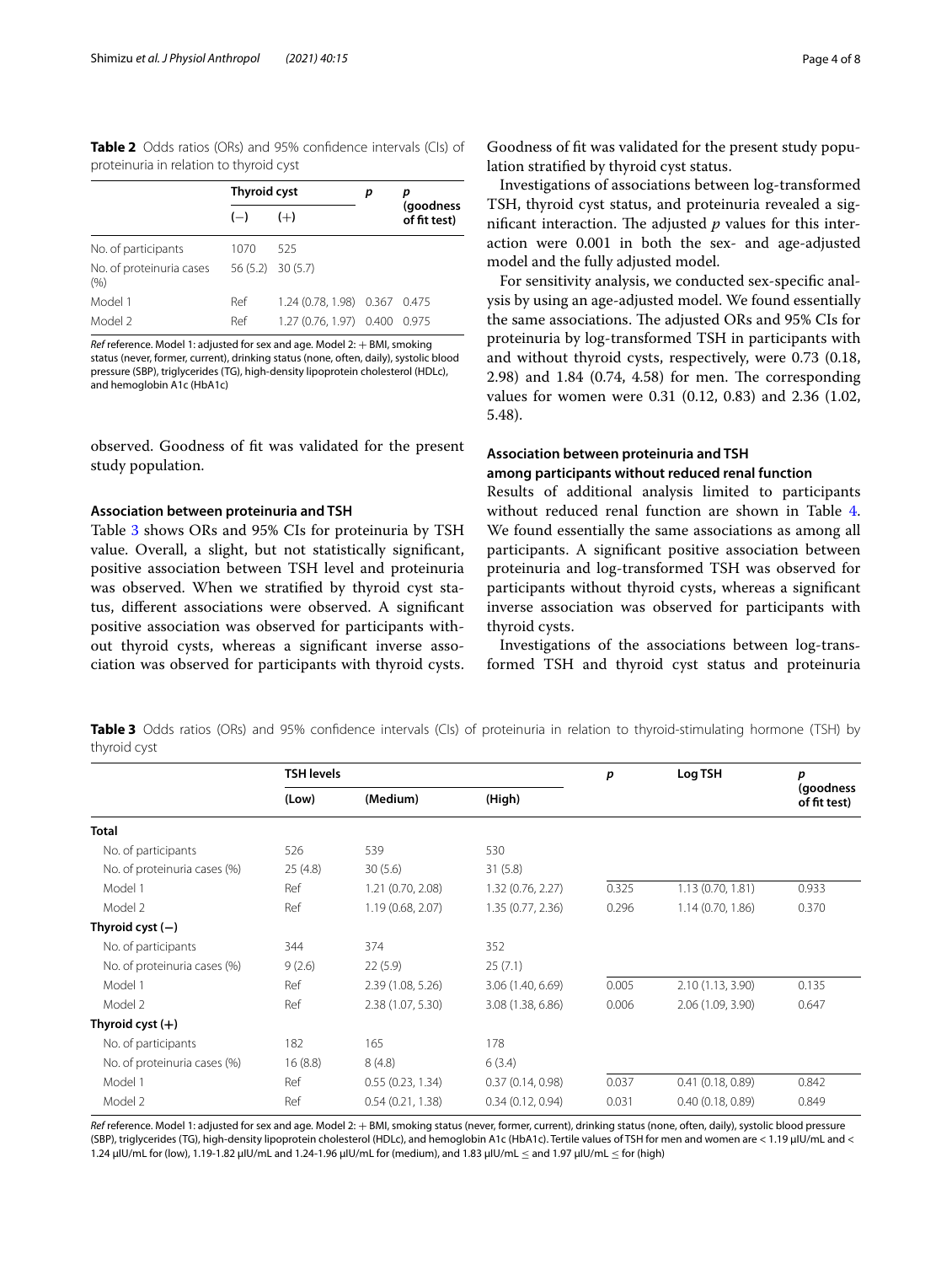|                              | <b>Total</b>     |       | Thyroid cyst $(-)$ |       | Thyroid cyst $(+)$ |       |  |  |
|------------------------------|------------------|-------|--------------------|-------|--------------------|-------|--|--|
|                              | Log TSH          | D     | Log TSH            | p     | Log TSH            | p     |  |  |
| No. of participants          | 1327             |       | 898                |       | 429                |       |  |  |
| No. of proteinuria cases (%) | 66 (5.0)         |       | 41(4.6)            |       | 25(5.8)            |       |  |  |
| Model 1                      | 1.12(0.65, 1.92) | 0.688 | 2.38(1.15, 4.91)   | 0.020 | 0.35(0.14, 0.86)   | 0.022 |  |  |
| Model 2                      | 1.13(0.64, 1.98) | 0.678 | 2.35(1.11, 5.00)   | 0.026 | 0.33(0.13, 0.85)   | 0.021 |  |  |

<span id="page-4-0"></span>**Table 4** Odds ratios (ORs) and 95% confdence intervals (CIs) of proteinuria in relation to thyroid-stimulating hormone (TSH) by thyroid cyst among subjects without reduced renal function

*Ref* reference. Model 1: adjusted for sex and age. Model 2: + body mass index (BMI), smoking status (never, former, current), drinking status (none, often, daily), systolic blood pressure (SBP), triglycerides (TG), high-density lipoprotein (HDLc), and hemoglobin A1c (HbA1c)

revealed a significant interaction. The adjusted p values for this interaction were 0.001 in the sex- and ageadjusted model and < 0.001 in the fully adjusted model. Goodness of ft was validated for the present study population stratified by thyroid cyst status ( $p \geq 0.05$ ) (not shown in table).

# **Discussion**

The major finding of the present study with euthyroid participants from a general population was that there is a signifcant inverse association between TSH and proteinuria in individuals with thyroid cysts and a signifcant positive association between those two factors in individuals without thyroid cysts. Thus, thyroid cyst status could afect the association between TSH and proteinuria.

Among euthyroid individuals, high normal levels of TSH have been reported to be associated with decreased renal function [[1](#page-7-0), [2\]](#page-7-1). A previous case-control study with 159 participants with renal disease and proteinuria and 900 control participants showed that participants with proteinuria have higher TSH values than controls [\[16](#page-7-15)]. On the other hand, a large cross-sectional study with 74,356 participants aged  $\geq$  20 years found that subclinical hypothyroidism is a novel risk factor for reduced renal function but not proteinuria  $[17]$  $[17]$ . These findings are compatible with our present results, which show a small positive association between TSH and proteinuria among participants overall, but it was not statistically signifcant.

Thyroid hormones play a protective role in the kidney through the inhibition of nuclear factor-κB pathways, possibly by afecting the pro-infammation and antiinfammation balance that afects the development of CKD [\[18](#page-7-17)]. Another study reported that thyroid hormone plays a direct role in endothelial repair [[19,](#page-7-18) [20\]](#page-7-19). Since endothelial dysfunction is a well-known cause of CKD [[21\]](#page-7-20), higher thyroid hormone activity could have a benefcial efect in preventing CKD.

Proteinuria is a major risk factor of renal disease progression [\[3](#page-7-2)]. Proteinuria of increasing severity is associated with a faster rate of renal decline  $[22]$  $[22]$  $[22]$ . Thus, the

severity of proteinuria could be useful for evaluating the protective efect of thyroid hormones against kidney injury.

TSH, by defnition, stimulates the secretion of thyroid hormones. In the present study, for participants with thyroid cysts, TSH was found to be signifcantly inversely associated with proteinuria. For participants without thyroid cysts, TSH was found to be signifcantly positively associated with proteinuria. Because similar TSHI values were observed between euthyroid participants with and without thyroid cysts, pituitary function is not the best explanation for these paradoxical results.

Previously, TPO-Ab titers were revealed to be inversely associated with thyroid cysts among 1432 Japanese individuals with normal thyroid function (defned by being in the normal range for free T3 and free T4). When adjusted for known cardiovascular risk factors, the OR and 95% CI for thyroid cyst with respect to log-transformed TPO-Ab titer was 0.67 (0.58, 0.78) [[5\]](#page-7-4). Since TPO-Ab causes autoimmune thyroid disease  $[23]$  $[23]$ , latent damage of the thyroid might be associated with the absence of thyroid cysts. In addition, being in the normal range for TPO-Ab titer was positively associated with atherosclerosis among 1087 euthyroid Japanese individuals; the adjusted OR and 95% CI for atherosclerosis with respect to log-transformed TPO-Ab titer was 2.65 (1.27, 5.51) [[24\]](#page-7-23). Since endothelial dysfunction is recognized as a mechanism that leads to glomerular injury and atherosclerosis [\[25](#page-7-24)], atherosclerosis is positively associated with CKD [\[26](#page-7-25)]. Therefore, latent damage of the thyroid might influence the progression of renal disease.

However, in the present study, similar SPINA-GT and SPINA-GD were observed in individuals with versus without thyroid cysts. All participants in this study were within the normal range for free T3, free T4, and TSH. Therefore, different levels of thyroid hormone demand between euthyroid individuals with and without thyroid cysts might be the basis for those associations.

Energy that is necessary for living is mainly produced in the mitochondria. Growth diferentiation factor-15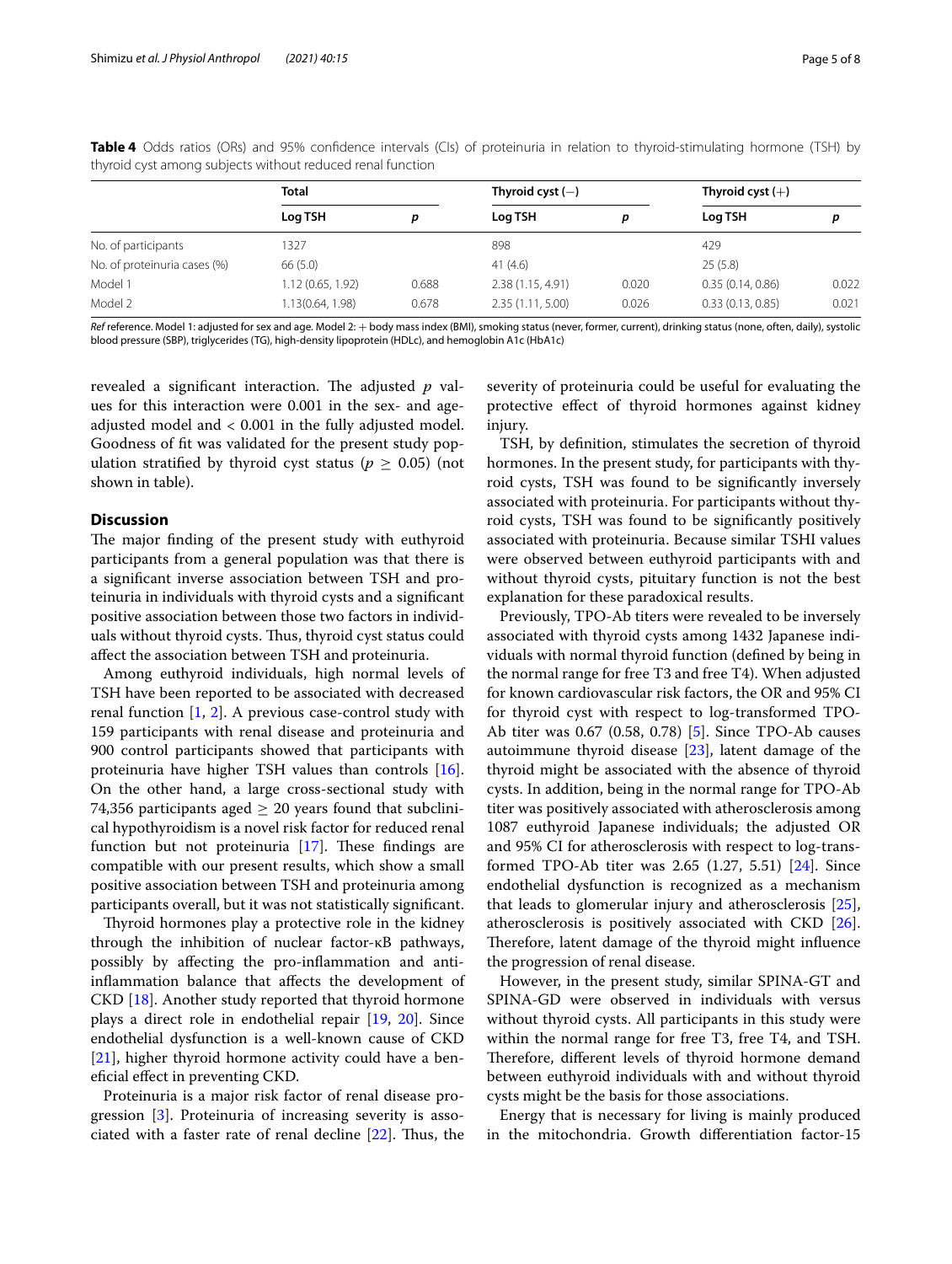(GDF-15), a potential biomarker of mitochondrial dysfunction, is elevated in aging and age-related disorders [[27,](#page-7-26) [28\]](#page-7-27). However, even when thyroid hormone activates energy production, serum GDF-15 levels were elevated in patients with hyperthyroidism [\[29](#page-7-28)]. Therefore, agerelated declines in energy production might stimulate production of thyroid hormone.

On the other hand, since decreased thyroid function may lead to extended longevity [[7\]](#page-7-6), aging processes decrease the demand on thyroid hormone activity. Agerelated declines in physical activity reduce the demands for thyroid hormone. In addition, age-related declines in the demand for thyroid hormone might reduce the production of thyroid hormone.

Therefore, to maintain energy homeostasis and to adapt to age-related physical changes, the thyroid might make fne adjustments within the normal range of thyroid hormone and TSH levels. Thus, thyroid hormone demand, rather than serum levels of thyroid hormone and TSH, could be an important determinant for this adjustment.

Individuals with thyroid cysts are typically older than those without thyroid cysts  $[8, 9, 30, 31]$  $[8, 9, 30, 31]$  $[8, 9, 30, 31]$  $[8, 9, 30, 31]$  $[8, 9, 30, 31]$  $[8, 9, 30, 31]$  $[8, 9, 30, 31]$ . Therefore, thyroid cysts could be formed during the aging process, which is related to decreasing demand for thyroid hormone [[30,](#page-7-29) [31\]](#page-7-30). Since thyroid cyst fluid is rich in thyroglobulin [\[11\]](#page-7-10), thyroid cysts might act as storage of thyroglobulin. Thus, thyroid cysts might have a beneficial infuence on thyroid hormone secretion when necessary [[8,](#page-7-7) [9](#page-7-8), [30,](#page-7-29) [31](#page-7-30)].

Furthermore, in our previous study of 1020 participants in the normal range for free T3 and free T4 and not taking anti-hypertensive medications, the presence of a thyroid cyst was positively associated with isolated systolic hypertension but not with isolated diastolic hypertension; the fully adjusted OR and 95% CI was 1.78 (1.12, 2.85) for isolated systolic hypertension and 0.81 (0.21, 3.16) for isolated diastolic hypertension [[9\]](#page-7-8). Since hyperthyroidism is a major secondary cause of isolated systolic hypertension [[32](#page-7-31)], euthyroid participants with thyroid cysts might have relatively higher thyroid hormone activity than those without thyroid cysts. This association also might indicate that age-related declines in the demand for thyroid hormone, which is related to the presence of thyroid cysts, could have a benefcial infuence on thyroid hormone activity.

In addition, our previous study with 1724 euthyroid participants (i.e., individuals within the normal range of free T3 and free T4) also revealed that for those without thyroid cysts, TSH is signifcantly positively associated with hypertension [fully adjusted OR, 1.27; 95% CI (1.01, 1.61)] but this association was not observed for individuals with thyroid cysts  $[0.79 (0.57, 1.09)] [8]$  $[0.79 (0.57, 1.09)] [8]$  $[0.79 (0.57, 1.09)] [8]$ . Since euthyroid participants with thyroid cysts might have comparatively higher ability to synthesize thyroid hormone than those without thyroid cysts [[8,](#page-7-7) [9](#page-7-8)] and hypothyroidism is a recognized cause of secondary hypertension  $[33]$  $[33]$  $[33]$ , the study findings partly support our hypothesis that TSH levels might indicate thyroid hormone defciency among individuals without thyroid cysts.

Since thyroid cysts might have a benefcial infuence on activating thyroid hormone synthesis [\[8](#page-7-7), [9\]](#page-7-8) among individuals with thyroid cysts, TSH levels might indicate thyroid hormone activity that has a protective efect against renal injury. Among individuals without thyroid cysts, TSH levels indicate thyroid hormone defciency. Among individuals with thyroid cysts, an inverse association between TSH and proteinuria was observed. In contrast, among individuals without thyroid cysts, a positive association between TSH and proteinuria was observed.

Since higher thyroid hormone activity could prevent the progression of CKD [18-21], thyroid cysts could be inversely associated with proteinuria and refect the absence of latent thyroid damage. However, in the present study, no signifcant associations between thyroid cyst status and proteinuria were observed.

Aging is a well-known risk factor for cardiovascular disease and reduced renal function. Polycystic thyroid disease (PCTD) is a rare condition that is reported to be associated with subclinical or overt hypothyroidism. PCTD is more common in older individuals [[34\]](#page-7-33). Since aging also might reduce the necessity of thyroid hormone activity [\[7](#page-7-6)] and might be associated with thyroid cyst development [\[8](#page-7-7), [9,](#page-7-8) [30](#page-7-29), [31\]](#page-7-30), biological aging might be an important consideration while evaluating the infuence of thyroid hormone and thyroid cysts on proteinuria.

Levels of GDF-15, which is considered a marker of biological age [[27\]](#page-7-26), were elevated in individuals with hyperthyroidism [[29\]](#page-7-28). Since higher GDF-15 levels are associated with renal outcomes [\[35](#page-7-34)], biological age could be an important determinant of the association between TSH and proteinuria. Further investigation with data on GDF-15 is necessary to clarify those associations.

From a clinical perspective, the present study indicates that thyroid cysts could play an important benefcial role in thyroid hormone synthesis among participants with reduced demand of thyroid hormone. We evaluated thyroid function in a euthyroid population, i.e., individuals within the normal ranges for TSH, free T3, and free T4. We concluded that those three factors are not sufficient for evaluating thyroid function. Furthermore, in evaluating mortality, proteinuria has been reported to be more useful than GFR, especially in participants with higher GFR levels [\[36](#page-7-35)[–38\]](#page-7-36). When we limited our analysis to subjects without reduced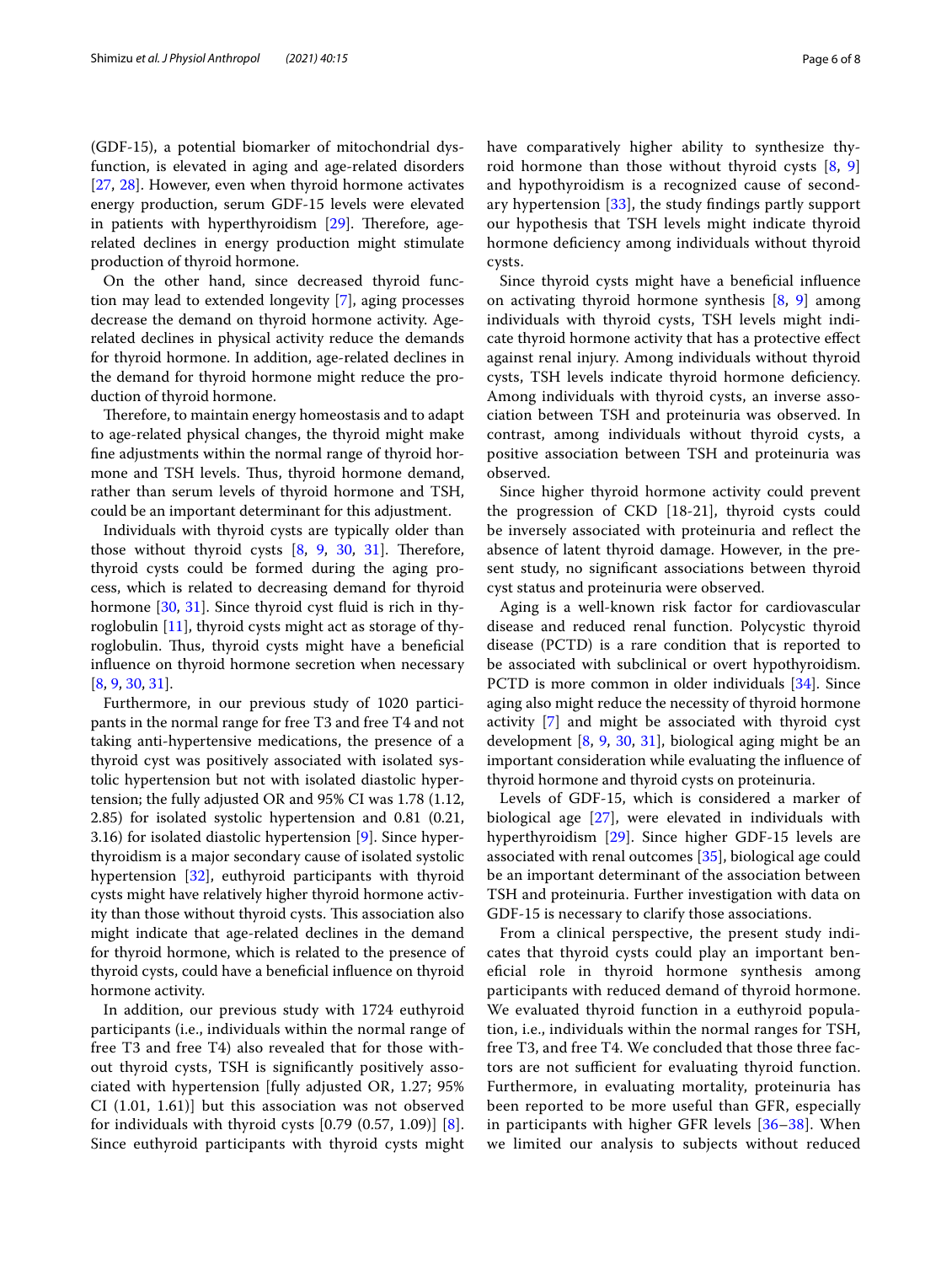renal function, we found that TSH has a positive association with proteinuria in participants without thyroid cysts and an inverse association in participants with thyroid cysts. These results could be useful in clarifying the mechanism underlying age-related changes in thyroid function and provide a novel strategy for reducing the risk of mortality associated with proteinuria.

This study has potential limitations that warrant consideration. First, we thought that thyroid cysts might infuence the activity of thyroid hormones but not their plasma concentrations. However, we were unable to evaluate thyroid hormone activity with precision in this study. Since nitric oxide could act as an indicator of thyroid replacement therapy [[39\]](#page-7-37), further investigation with a marker of oxidative stress such as nitric oxide is necessary. Second, although fuid from thyroid cysts is rich in thyroglobulin, the presence of anti-thyroglobulin antibodies decreases thyroglobulin levels dramatically  $[11]$  $[11]$  $[11]$ . Thus, anti-thyroglobulin antibodies might act as a strong confounding factor in our analysis. However, because of the limited volume of blood samples, we could not evaluate the infuence of anti-thyroglobulin antibodies. The presence of anti-thyroglobulin antibodies might have a strong confounding efect, weakening the association between TSH and proteinuria. However, in the present study, signifcant associations in opposing directions were found between TSH and proteinuria according to thyroid cyst status. We evaluated the presence or absence of thyroid cysts. However, the number of cysts and the size of a given cyst could be important factors that afect the infuence of thyroid cysts on thyroid hormone activity since PCTD is reported to be associated with hypothyroidism [[34\]](#page-7-33). Further investigation is necessary. In this study, proteinuria was diagnosed using a urine dipstick test. To evaluate the precise risk for renal disease progression, quantitative tests for markers such as urinary albumin level are necessary. Finally, because this was a cross-sectional study, no causal relationship could be established. Further investigation with a longitudinal study is necessary.

# **Conclusions**

In conclusion, among euthyroid individuals, being in the normal range of TSH is inversely associated with proteinuria among individuals with thyroid cysts, but positively associated with proteinuria in individuals without thyroid cysts. The presence of thyroid cysts could be an effect modifer for the association between TSH and proteinuria.

#### **Abbreviations**

TSH: Thyroid-stimulating hormone; CKD: Chronic kidney disease; T3: Triiodothyronine; T4: Thyroxine; GFR: Glomerular fltration rate; TPO-Ab: Anti-thyroid peroxidase antibody; BMI: Body mass index; SD: Standard deviation; SBP:

Systolic blood pressure; DBP: Diastolic blood pressure; CLIA: Chemiluminescent immunoassay; HbA1c: Hemoglobin A1c; TG: Triglyceride; HDLc: High-density lipoprotein cholesterol; TSHI: Jostel's TSH index; SPINA-GT: Maximum thyroid secretory capacity; SPINA-GD: Overall activity of peripheral deiodinases; GDF-15: Growth diferentiation factor-15; ANCOVA: Analysis of covariance; ORs: Odds ratios; CIs: Confdence intervals; PCTD: Polycystic thyroid disease.

# **Acknowledgements**

We are grateful to Ms. Keiko Yamaoka, Ms. Kaori Yamamura, and staff from Saza town office for their outstanding support.

### **Authors' contributions**

YS designed the study and performed the statistical analyses, interpreted the data, and drafted the manuscript or revised it. YN-K, S.YK, YuN, and YaN assisted with the design of the study, were involved in data collection, and checked the manuscript. SM checked the manuscript. TM and NH participated in the study concept and checked the manuscript. NH was the general coordinator and also designed the study. The authors read and approved the fnal manuscript.

### **Funding**

This study was partly supported by Grants-in-Aids for Scientifc Research from the Japan Society for the Promotion of Sciences (No.21H02575).

#### **Availability of data and materials**

We cannot publicly provide individual data due to participant privacy, according to ethical guidelines in Japan. Additionally, the informed consent obtained does not include a provision for publicity sharing data. Qualifying researchers may apply to access a minimal dataset by contacting Prof Naomi Hayashida, Principal Investigator, Division of Promotion of Collaborative Research on Radiation and Environment Health Efects, Atomic Bomb Disease Institute, Nagasaki University, Nagasaki, Japan, at<naomin@nagasaki-u.ac.jp>. Or, please contact the office of data management at [ritouken@vc.fctv-net.jp.](ritouken@vc.fctv-net.jp) Information for where data request is also available at [https://www.genken.nagasaki-u.ac.jp/dscr/](https://www.genken.nagasaki-u.ac.jp/dscr/message/) [message/](https://www.genken.nagasaki-u.ac.jp/dscr/message/) and [http://www.med.nagasaki-u.ac.jp/cm/.](http://www.med.nagasaki-u.ac.jp/cm/)

#### **Declarations**

#### **Ethics approval and consent to participate**

To ensure that participants understood the objective of the study, written consent forms in Japanese were made available. Informed consent was obtained from all study participants. This study was approved by the ethics committee of the Nagasaki University Graduate School of Biomedical Sciences (project registration number: 14051404-11). All procedures involving human participants were performed in accordance with the ethics standards of the institution research committee and the 1964 Helsinki Declaration, and its later amendments for comparable ethical standards.

# **Consent for publication**

Not applicable

# **Competing interests**

The authors declare that they have no competing interests.

# **Author details**

<sup>1</sup> Department of General Medicine, Nagasaki University Graduate School of Biomedical Sciences, Nagasaki, Japan. <sup>2</sup> Department of Cardiovascular Disease Prevention, Osaka Center for Cancer and Cardiovascular Diseases Prevention, Osaka, Japan. <sup>3</sup> Department of Community Medicine, Nagasaki University Graduate School of Biomedical Sciences, Nagasaki‑shi, Sakamoto 1-12-4, Nagasaki 852-8523, Japan. <sup>4</sup> Department of Radiation Health Management, Fukushima Medical University, Fukushima, Japan. <sup>5</sup> Department of Breast and Endocrine Surgery, Nagasaki Harbor Medical Center, Nagasaki, Japan. 6 <sup>6</sup>Division of Promotion of Collaborative Research on Radiation and Environment Health Efects, Atomic Bomb Disease Institute, Nagasaki University, Nagasaki, Japan.

# Received: 23 May 2021 Accepted: 25 September 2021